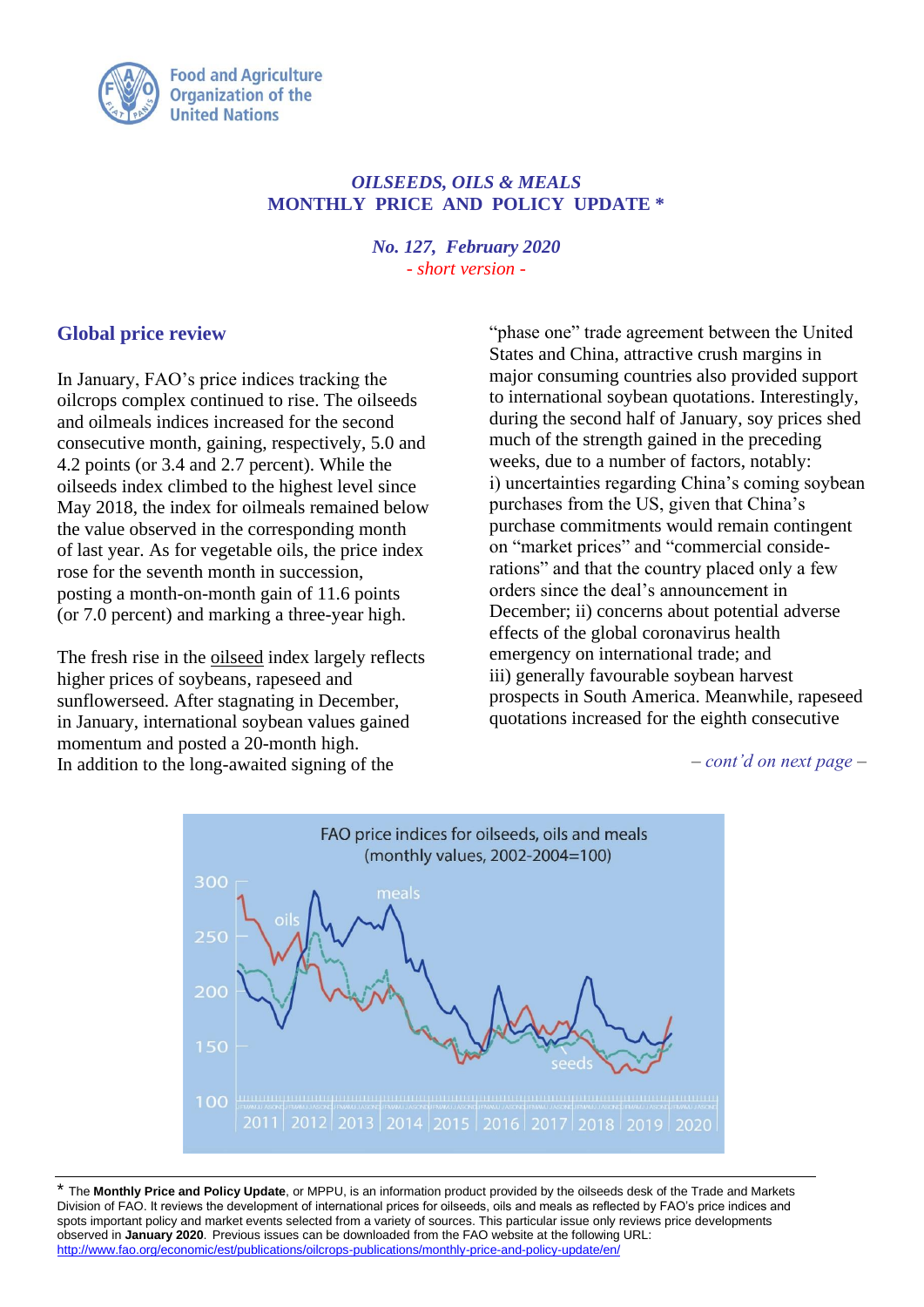## Global price review *– cont'd*

month in January, underpinned by both persistently strong import demand from the EU and threats of another below-average harvest in the region in 2020/21. As to sunflowerseed, the further hike in prices was primarily fuelled by solid global crush demand, which led to a rapid disposal of the bumper crops harvested in the Black Sea region.

With regard to oilmeals, the moderate gain in FAO's price index mainly reflects firming quotations of soymeal. Besides moving *in tandem* with higher soybean values, international soymeal prices also received support from lower than originally anticipated crush levels in Argentina, as well as expectations that the US-China trade deal could stimulate China's demand for animal protein, possibly leading to higher feed uptake in the US and elsewhere.

As for vegetable oils, the further surge in FAO's prices index was again dominated by firming palm oil values, although quotations of soy, sunflower and rapeseed oils also increased. International palm oil values gained 10 percent month-on-month, posting the sixth consecutive rise and marking a staggering 67-month high. Despite lingering trade tensions between India and Malaysia, the prospect of tightening global supplies amid robust demand from the biodiesel sector propelled prices upward. Moreover, reports of lower than anticipated inventory levels in

leading producing countries took market participants by surprise. International prices of soy and sunflower oils also kept rising, fuelled by expectations of healthy global import demand, while soyoil also received support from lower than anticipated export availabilities in Argentina, the world's top exporter of the commodity. Meanwhile, rapeseed oil quotations climbed to their highest level since May 2014, reflecting continued tightness in global supplies. However, similar to the development observed in the soybean market, from mid-January onward, prices across the vegetable oil complex lost strength amid uncertainties regarding the implementation of the US-China trade deal and the impact of the coronavirus outbreak on world trade.



## *For comments or queries please use the following Email contact: [FAO-oilcropsmarkets@fao.org](mailto:FAO-oilcropsmarkets@fao.org)*

The views expressed in this information product are those of the author and do not necessarily reflect the views or policies of FAO.

The designations employed and the presentation of material in this information product do not imply the expression of any opinion whatsoever on the part of FAO concerning the legal or development status of any country, territory, city or area or of its authorities, or concerning the delimitation of its frontiers or boundaries. The mention of specific companies or products of manufacturers, whether or not these have been patented, does not imply that these have been endorsed or recommended by FAO in preference to others of a similar nature that are not mentioned.

The use, reproduction and dissemination of this product is encouraged, provided that appropriate acknowledgement of Food and Agriculture Organization of the United Nations (FAO) as source is given.